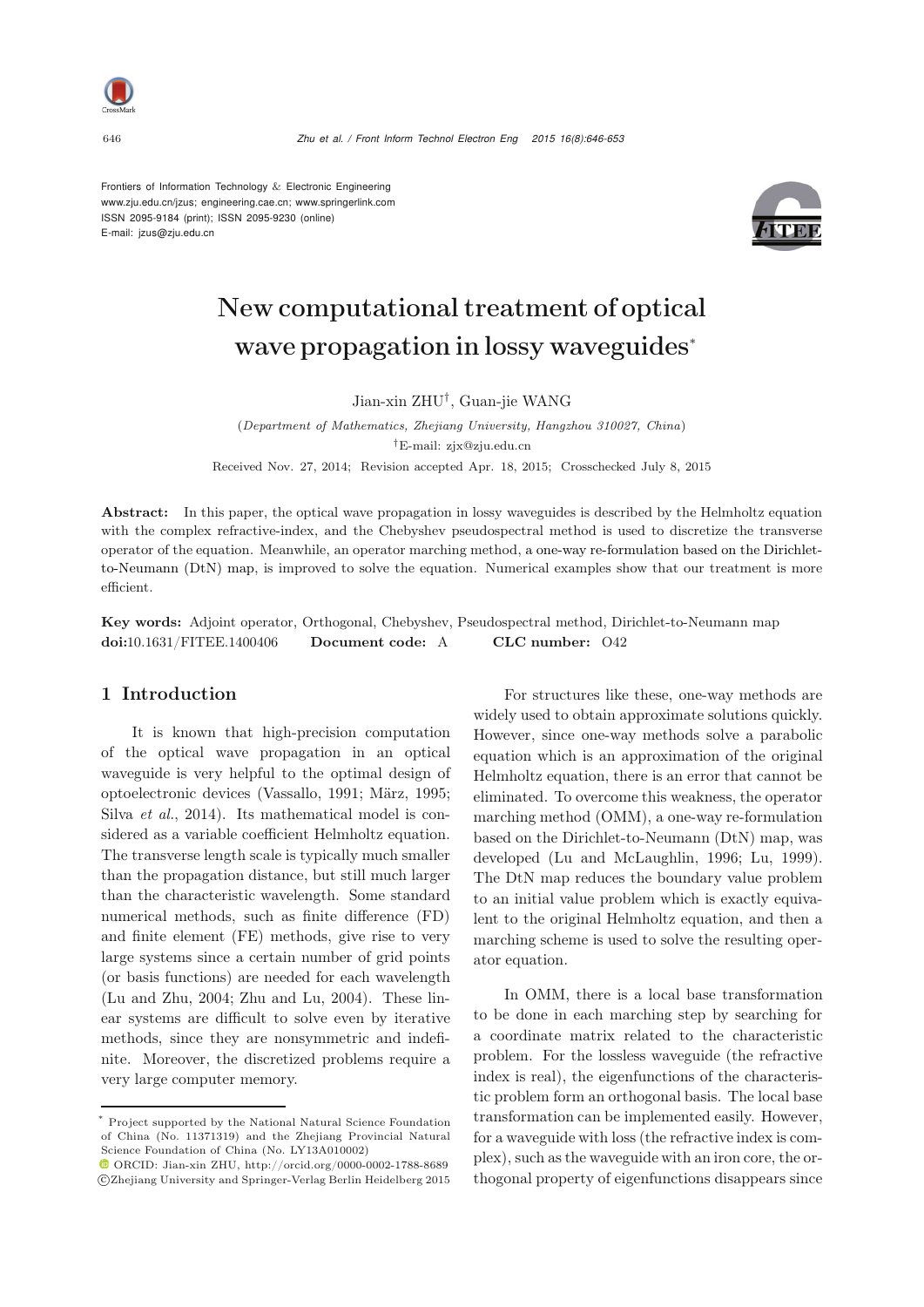the characteristic operator of the Helmholtz equation is not self-adjoint. This leads to the difficulty of [the](#page-7-7) [local](#page-7-7) [base](#page-7-7) [transfo](#page-7-7)rmation in OMM.

Zhu and Song [\(2009](#page-7-7)) proposed the adjoint operator method and the complex symmetric matrix method to overcome the difficulty. However, they used a uniform grid to discretize the transverse operator of the Helmholtz equation. This leads to low efficiency and places a restriction on the accuracy. In this paper, a new treatment is given to deal with the local base transform for lossy waveguides. Obviously, the complex symmetric matrix method is a special case of the new method. Furthermore, we will use the Chebyshev pseudospectral method to discretize the transverse operator, and this is much better than the FD method.

Some numerical examples are demonstrated and compared with the results computed by the complex symmetric matrix method. The details can be found in the following sections.

# 2 Background

In this section, we firstly present the mathematical foundation of the lossy waveguide (Fig. [1\)](#page-1-0). Then the characteristic problem of the Helmholtz equation is introduced.

Consider a 2D Helmholtz equation, i.e.,

<span id="page-1-1"></span>
$$
u_{xx} + u_{zz} + \kappa^2(x, z)u = 0,
$$
 (1)

with the boundary conditions  $(BCs)$  in the xdirection:

$$
u(0, z) = u_0(z),
$$
 (2)

$$
u_x(L, z) = i\sqrt{\partial_z^2 + \kappa^2(L, z)}u(L, z), \qquad (3)
$$

where  $u_0(z)$  is a given incident wave, L is the propagation distance,  $\kappa = \kappa_0 n(x, z)$ , and i =  $\sqrt{-1}$ . Here,  $\kappa_0$  and  $n(x, z)$  represent the wavenumber in vacuum and the refractive index of the waveguide, respectively. The square root operator



<span id="page-1-0"></span>Fig. 1 The problem sketch

of  $\sqrt{\partial_z^2 + \kappa^2(L, z)}$  [has](#page-7-5) [been](#page-7-5) [well](#page-7-5) [defined](#page-7-5) [in](#page-7-5) Lu and McLaughlin [\(1996](#page-7-5)).

Two types of BCs in the z-direction are studied. One is

<span id="page-1-2"></span>
$$
u(x,0) = 0, \quad u(x,1) = 0,\tag{4}
$$

and the other is

<span id="page-1-3"></span>
$$
u(x,0) = 0, \quad u_z(x,1) = 0. \tag{5}
$$

Define the transverse operator of the Helmholtz equation at a fixed point  $x$  as

$$
D(x) = \partial_z^2 + \kappa^2(x, z). \tag{6}
$$

Then the characteristic problem of Eq. [\(1\)](#page-1-1) is

<span id="page-1-4"></span>
$$
D(x)\phi(z) = \lambda \phi(z), \quad 0 \le z \le 1,\tag{7}
$$

with BCs

<span id="page-1-5"></span>
$$
\phi(0) = 0, \quad \phi(1) = 0,\tag{8}
$$

corresponding to BCs [\(4\)](#page-1-2), or

<span id="page-1-6"></span>
$$
\phi(0) = 0, \ \ \phi_z(1) = 0,\tag{9}
$$

corresponding to BCs [\(5\)](#page-1-3), where  $\lambda$  is the eigenvalue in the characteristic problem.

The square root  $D^{\frac{1}{2}}(x) = \sqrt{\partial_x^2 + \kappa^2(x, z)}$  is defined to satisfy

$$
D^{\frac{1}{2}}(x)\phi(z) = \sqrt{\lambda}\phi(z), \quad 0 \le z \le 1,\tag{10}
$$

where  $\lambda$  and  $\phi(z)$  are the same as in Eq. [\(7\)](#page-1-4). The where  $\lambda$  and  $\varphi(z)$  are the same as<br>branch of  $\sqrt{\lambda}$  is chosen by  $(-\pi, \pi]$ .

The characteristic problem is very important in optics, since it is the mathematical foundation of modal analysis. What is more, the propagation problems are based on the function expansion in the series of eigenfunctions.

If the refractive index is real, then the eigenfunctions of  $D(x)$  will form a complete and orthogonal basis corresponding to the inner product

$$
(f,g) = \int_0^1 g^* f \, \mathrm{d}z,\tag{11}
$$

where  $*$  means conjugate. However, if the refractive index is complex, then the eigenfunctions lose the orthogonality since the operator is not self-adjoint.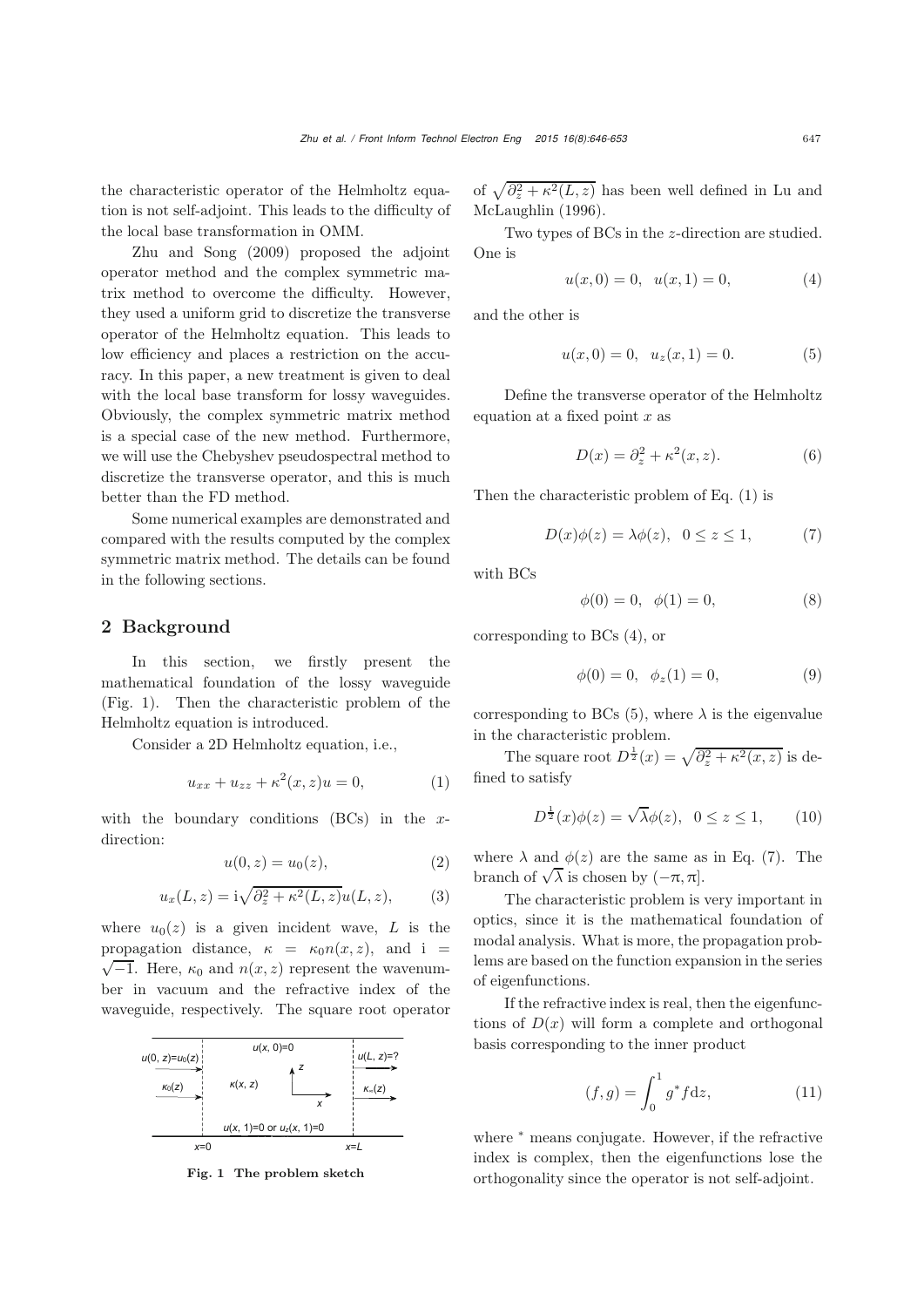## 3 Two methods for local transform

The local base transform in OMM needs to be done in each marching step by searching for a coordinate matrix  $N$  satisfying  $V_1 = V_0 N$ , where  $V_0$ and  $V_1$  are known eigenvector matrices of  $D(x)$  at different locations. When  $D(x)$  is Hermitian,  $N$ can be easily obtained by  $N = V_0^H V_1$  (the superscript H means conjugate transpose). Hence, the local base transform is easily done for the lossless waveguides, where  $\mathbf{D}(x)$  is self-adjoint. For the lossy waveguides,  $\mathbf{D}(x)$  is non-self-adjoint and the eigenfunctions of  $D(x)$  are not orthogonal. It makes the local base transform in OMM fail. The most intuitive treatment is to find the inverse matrix of  $v_0$ , i.e.,  $N = V_0^{-1}V_1$ . It is time-consuming and unstable. However, to address this, two techniques, namely the conjugate differentiation matrix method and the adjoint operator method, are described in this section.

## 3.1 Conjugate differentiation matrix method

Zhu and Song [\(2009](#page-7-7)) proposed the complex symmetric matrix method to deal with the local base transformation for the symmetric differentiation matrix. Denote the differentiation matrix of  $D(x)$  as *M*. If  $D^{T} = M$ , then *M* is diagonalizable if and only if there is an eigenvector matrix *V* such that

$$
\boldsymbol{V}^{\mathrm{T}} \boldsymbol{M} \boldsymbol{V} = \boldsymbol{\Lambda} = \mathrm{diag}(\lambda_1, \lambda_2, \cdots, \lambda_n), \qquad (12)
$$

and  $V^{\mathrm{T}}V = I$ , where *I* is an  $n \times n$  identity matrix. This property can be used in the local base transformation easily if the differentiation matrix is symmetric. However, for many efficient numerical methods, such as the Chebyshev pseudospectral method, the matrix which is used to approximate the transverse operator is not symmetric. To overcome this difficulty, we propose the conjugate differentiation matrix method here.

**Theorem 1** If matrix  $M$  is diagonalizable, suppose *V* is the eigenvector matrix of *M*, and  $\hat{V}$  is the eigenvector matrix of  $M<sup>H</sup>$ . Then

<span id="page-2-0"></span>
$$
\widehat{V}^{\mathrm{H}}V = I,\tag{13}
$$

where  $MV = VA$ ,  $M^{\text{H}}\hat{V} = \hat{V}A^{\text{H}}$ , and  $A =$  $diag(\lambda_1, \lambda_2, \ldots, \lambda_n).$ 

**Proof** It is easy to verify that  $M<sup>H</sup>$  is the adjoint operator of  $M$  in the Hilbert space with the inner product

$$
\langle x, y \rangle = y^{\mathrm{H}} x. \tag{14}
$$

Thus,

$$
\langle \mathbf{V}(i,:), \hat{\mathbf{V}}(j,:) \rangle = 0, \ \ i \neq j. \tag{15}
$$

This turns out as Eq. [\(13\)](#page-2-0).

Remark 1 The complex symmetric matrix method is a special case of our method.

# 3.2 Adjoint operator method

The adjoint operator method was introduced by [Zhu and Song](#page-7-7) [\(2009](#page-7-7)). Suppose  $\{\lambda_i, \phi_i(z)\}\$  and  $\{\lambda_j^*, \psi_j(z)\}\$ are the eigen-pairs of  $D(x)$  and its adjoint operator  $G(x)$ , respectively. Then

<span id="page-2-1"></span>
$$
(\phi_i(z), \psi_j(z)) = \int_0^1 \psi_j^*(z)\phi_i(z)dz = 0, \ \ i \neq j. \ (16)
$$

The bi-orthogonal property corresponds to the eigenfunctions of  $D(x)$  and  $G(x)$  rather than the differentiation matrix. However, for the uniform grid, this property is useless since there is no highprecision quadrature. Thus, to take advantage of this property, an efficient quadrature is needed. We use the Chebyshev points of the second kind [\(Trefethen, 2013](#page-7-8)) to discretize the operators, and correspondingly, Clenshaw-Curtis quadrature is used to calculate the following integral:

$$
\int_0^1 \psi_j^*(z)\phi_i(z)dz \approx \sum_{k=0}^n \psi_j^*(z_k)w_k\phi_i(z_k), \qquad (17)
$$

where  $\{w_k\}_{k=0}^n$  are the weights of Clenshaw-Curties quadrature, and  $\{z_k\}_{k=0}^n$  are the Chebyshev points of the second kind. The weights  $\{w_k\}$  can be computed efficiently with time complexity  $O(n \log n)$  by the fast Fourier transform (FFT) [\(Waldvogel](#page-7-9), [2006](#page-7-9)). We do not need to compute  $\psi_i(z)$  since

$$
G(x)\overline{v}(z) = \overline{D(x)v(z)},
$$
\n(18)

which means  $\psi_i(z) = \overline{\phi}(z)$  (overline represents conjugate operation). By the property [\(16\)](#page-2-1), we find that

$$
V^{\mathrm{T}} W V = I, \tag{19}
$$

where  $\mathbf{W} = \text{diag}(w_0, w_1, \dots, w_n)$ .

Remark 2 The complex symmetric matrix method is a special case of the adjoint operator method since the quadrature weights for the uniform grid are identical.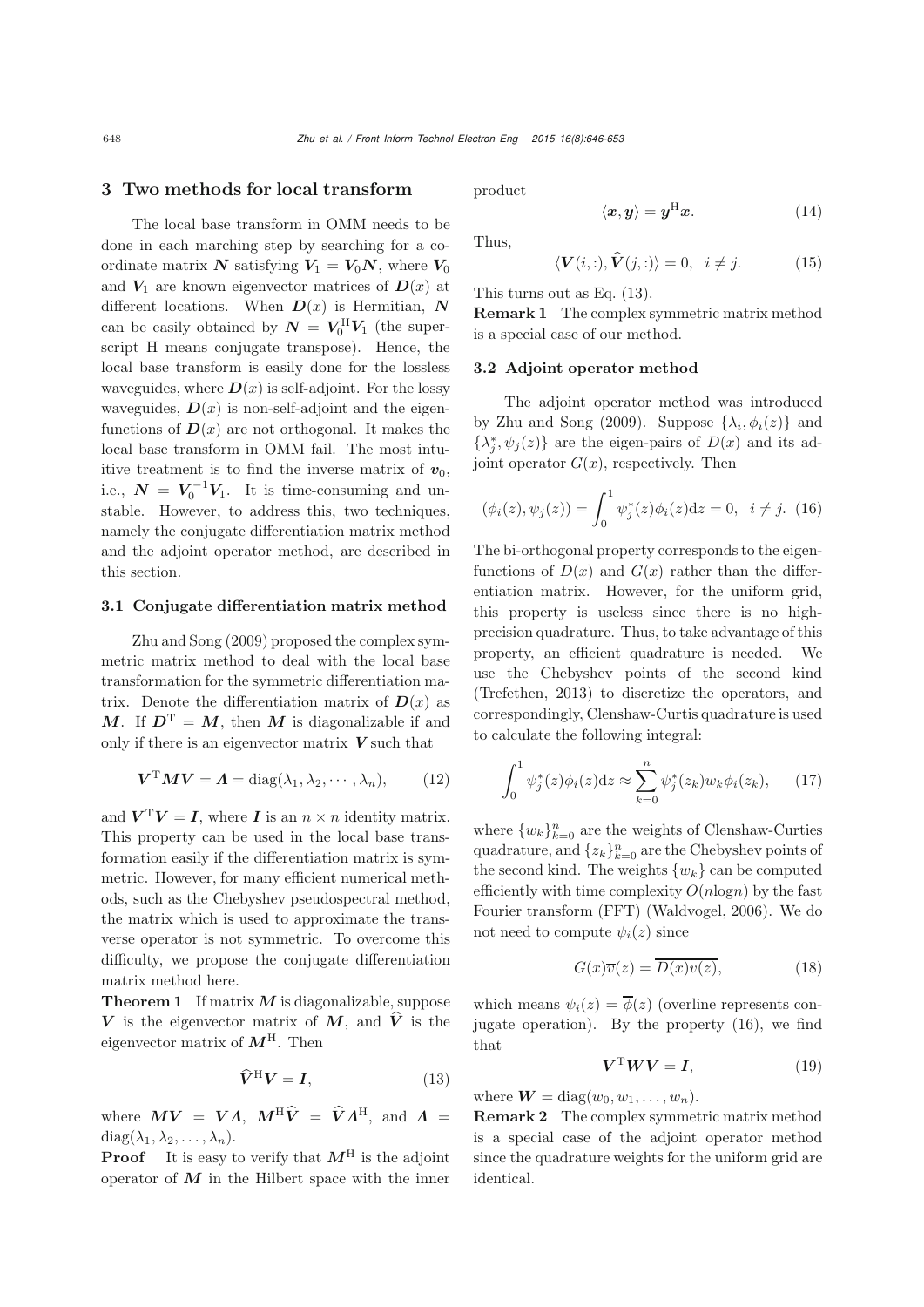## 4 Numerical methods

By the forward preparations, new formulas can be obtained with a small modification of OMM [\(Lu](#page-7-6), [1999](#page-7-6)). We also take segment  $(x_0, x_1)$  as an example. The marching formulas indicate the relation of operators from  $x_1$  to  $x_0$ .

## 4.1 Finite difference method

For Eqs.  $(7)$  and  $(8)$ , variable z is discretized by

$$
z_j = j\delta, \ \ \delta = 1/n, \ \ j = 1, 2, \dots, n - 1 \tag{20}
$$

for the finite difference method. Then the differential operator  $\partial_z^2$  is approximated by

$$
A = \frac{1}{\delta^2} \begin{pmatrix} -2 & 1 & & & \\ & 1 & \ddots & \ddots & \\ & & \ddots & -2 & 1 \\ & & & 1 & -2 \end{pmatrix} .
$$
 (21)

For Eqs.  $(7)$  and  $(9)$ , variable z is discretized by

$$
z_j = j\delta, \ \delta = 1/(n-0.5), \ j = 1, 2, \dots, n-1
$$
 (22)

for the finite difference method. Then the differential operator  $\partial_z^2$  is approximated by

$$
A = \frac{1}{\delta^2} \begin{pmatrix} -2 & 1 & & & \\ 1 & \ddots & \ddots & & \\ & \ddots & -2 & 1 & \\ & & 1 & -1 \end{pmatrix} .
$$
 (23)

#### 4.2 Chebyshev pseudospectral method

The idea behind the Chebyshev pseudospectral method is that the derivation of the Chebyshev interpolation is an approximation for deriving the interpolated function. The derivative operator on a polynomial space is a linear transformation between finite-dimensional spaces, and therefore can be represented by a matrix (differentiation matrix). Denote the differentiation matrix of the first and the second order in domain [a, b] as  $D_1 = (d_{ij})_{(n+1)\times(n+1)}$  and  $D_2 = D_1^2$ . Then

$$
\frac{\partial^2}{\partial z^2} \begin{bmatrix} \phi(z_0) \\ \phi(z_1) \\ \vdots \\ \phi(z_n) \end{bmatrix} \approx \mathbf{D}_2 \begin{bmatrix} \phi(z_0) \\ \phi(z_1) \\ \vdots \\ \phi(z_n) \end{bmatrix}, \qquad (24)
$$

where

$$
z_i = a + \frac{b - a}{2} (1 - \cos(i\pi/n)), \ \ i = 0, 1, \cdots, n. \ (25)
$$

Let the rows and columns of  $D_1$  and  $D_2$  be indexed from 0 to *n*. Then the entries of  $D_1$  are [\(Trefethen](#page-7-10), [2000](#page-7-10))

$$
d_{ij} = \frac{-2}{b-a} \begin{cases} \frac{2n^2+1}{6}, & i = j = 0, \\ \frac{c_i}{c_j} \frac{(-1)^{i+j}}{(y_i - y_j)}, & i \neq j, \\ \frac{-y_i}{2(1-y_i)}, & 1 \leq i = j \leq n-1, \\ -\frac{2n^2+1}{6}, & i = j = n, \end{cases} \tag{26}
$$

where  $y_i = \cos(i\pi/n)$  and  $c_i = 2$  for  $i = 0$  or n, and otherwise  $c_i = 1$ .

For Eqs.  $(7)$  and  $(8)$ , variable z is discretized by

$$
z_i = (1 - \cos(i\pi/n))/2, \quad i = 0, 1, \cdots, n \qquad (27)
$$

for the Chebyshev pseudospectral method. Then the differential operator  $\partial_z^2$  is approximated by

$$
A = D_2(1:n-1,1:n-1).
$$
 (28)

For Eqs. [\(7\)](#page-1-4) and [\(8\)](#page-1-5), the grid is just the same as in the first case. The treatment of BCs is a little more complex than that of the Dirichlet BCs. By computation, the differential operator  $\partial_z^2$  is approximated by

$$
\mathbf{A} = \mathbf{D}_2(1:n-1,1:n-1) - \frac{1}{\mathbf{D}_1(n,n)} \mathbf{D}_2(1:n-1,n) \mathbf{D}_1(n,1:n-1).
$$
 (29)

## 4.3 Modified operator marching method

The transverse operator  $D(x_{1/2}) = \partial_z^2 +$  $\kappa^2(x_{1/2}, z)$  is approximated by

$$
M = A + \text{diag}(\kappa_1^2, \kappa_2^2, \dots, \kappa_{n-1}^2), \quad (30)
$$

where **A** is an  $(n - 1) \times (n - 1)$  matrix mentioned above, and  $\kappa_i = \kappa(x_{1/2}, z_i)$ .

Denote the differentiation matrix of  $D(x_{1/2})$ and  $D(x_{3/2})$  as  $M_0$  and  $M_1$ , respectively. Their truncated local eigenvector decompositions are

$$
M_0 V_{0m} = V_{0m} \Lambda_{0m}, \ \ M_1 V_{1m} = V_{1m} \Lambda_{1m}, \quad (31)
$$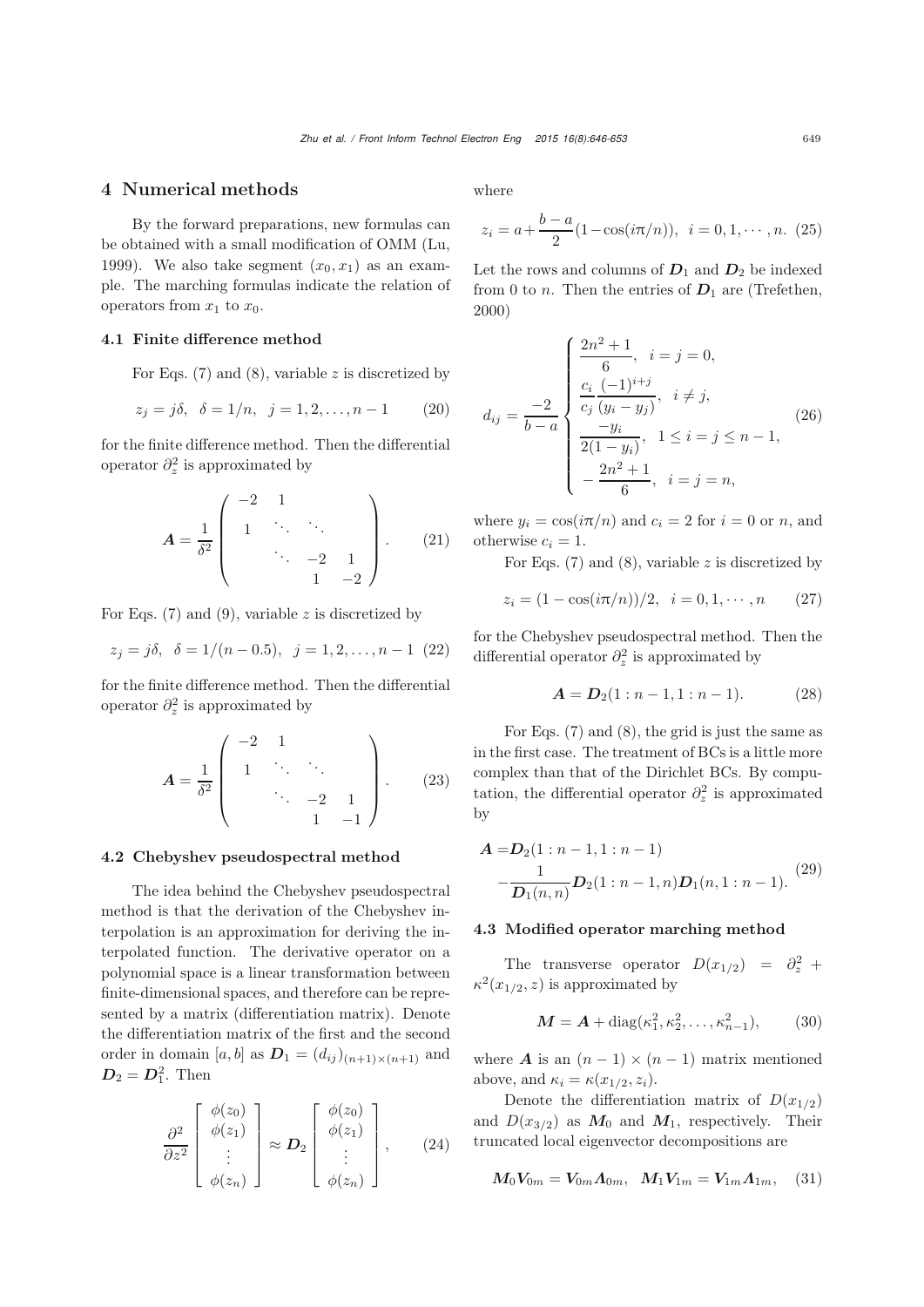where  $V_{im}$   $(i = 0, 1)$  are the  $(n - 1) \times m$  eigenvector matrices and  $\Lambda_{im}$  are the  $m \times m$  diagonal eigenvalue matrices.

For the conjugate differentiation matrix method, we need to find out the two decompositions of  $M_0^{\rm H}$  and  $M_1^{\rm H}$ . Suppose

$$
\boldsymbol{M}_0^{\rm H} \widehat{\boldsymbol{V}}_{0m} = \widehat{\boldsymbol{V}}_{0m} \boldsymbol{\Lambda}_{0m}^{\rm H}, \ \ \boldsymbol{M}_1^{\rm H} \widehat{\boldsymbol{V}}_{1m} = \widehat{\boldsymbol{V}}_{1m} \boldsymbol{\Lambda}_{1m}^{\rm H}. \ \ (32)
$$

We have

$$
\widehat{V}_{im}^{\rm H} V_{im} = I, \quad i = 0, 1. \tag{33}
$$

The local base transform can be done by the conjugate differentiation matrix method as

<span id="page-4-3"></span>
$$
\mathbf{N} = \widehat{\mathbf{V}}_{0m}^{\mathrm{H}} \mathbf{V}_{1m}.
$$
 (34)

Alternatively, the local base transform can be done by the adjoint operator method.

For BCs  $(4)$ ,

<span id="page-4-0"></span>
$$
\mathbf{N} = \mathbf{V}_{0m}^{\mathrm{T}} \mathbf{W} \mathbf{V}_{1m}, \tag{35}
$$

where  $W = diag(w_1, w_2, \ldots, w_{n-1}).$ 

For BCs [\(5\)](#page-1-3), Eq. [\(35\)](#page-4-0) is still applied; however, *W* should be a minor modification. With a view to

$$
\phi(z_n) \approx -\frac{\mathbf{R}}{\mathbf{D}_1(n,n)} (\phi(z_1), \phi(z_2), \dots, \phi(z_{n-1}))^{\mathrm{T}},
$$
\n(36)

we have

$$
W = diag(w_1, w_2, \dots, w_{n-1}) + \frac{R^{T}R}{D_1^{2}(n, n)},
$$
 (37)

where  $D_1$  is a Chebyshev differentiation matrix of the first order, and  $\mathbf{R} = \mathbf{D}_1(n, 1 : n-1)$ .

Then the marching formulas from  $x_1$  to  $x_0$  in matrix form [\(Lu](#page-7-6), [1999](#page-7-6); [Zhu and Song, 2009](#page-7-7)) are

<span id="page-4-1"></span>
$$
S = NS_1 N^{-1}, \tag{38}
$$

$$
P_1 = (i\sqrt{\Lambda_{0m}} + S)^{-1} (i\sqrt{\Lambda_{0m}} - S), \qquad (39)
$$

$$
P_0 = e^{ih\sqrt{\Lambda_{0m}}} P_1 e^{ih\sqrt{\Lambda_{0m}}}, \qquad (40)
$$

$$
U = (I - P_0)(I + P_0)^{-1}, \tag{41}
$$

$$
S_0 = \mathrm{i} \sqrt{\Lambda_{0m}} U, \tag{42}
$$

<span id="page-4-2"></span>
$$
Z_0 = N Z_1 N^{-1} (I + P_1) e^{i h \sqrt{\Lambda_{0m}}} (I + P_0)^{-1}, \quad (43)
$$

where  $S_1$  and  $Z_1$  are known at  $x_1$ , and  $h = x_1$  $x_0$ . By the marching formulas,  $S_0$  and  $Z_0$  at  $x_0$  are obtained. The same process from  $x = L$  to  $x = 0$  can be done step by step.  $S_1$  and  $Z_1$  at  $x = L$  are treated

as the initial values, where  $Z_1 = I$  and  $S_1 = \Lambda_{Lm}$ . Then, the wave field at  $x = L$  is solved by

$$
\boldsymbol{u} = \boldsymbol{V}_{0m} \boldsymbol{Z}_0 \widehat{\boldsymbol{V}}_{0m}^{\mathrm{H}} \boldsymbol{u}_0 \tag{44}
$$

or

$$
\boldsymbol{u} = \boldsymbol{V}_{0m} \boldsymbol{Z}_0 \boldsymbol{V}_{0m}^{\mathrm{T}} \boldsymbol{W} \boldsymbol{u}_0 \tag{45}
$$

for the conjugate differentiation matrix method or the adjoint operator marching method, respectively.

# 5 Numerical results and discussion

In this section, several examples are solved to show the performance of the Chebyshev pseudospectral method. The equations are solved by Eqs. [\(38\)](#page-4-1)– [\(43\)](#page-4-2) together with Eq. [\(34\)](#page-4-3). It is noticed that the results of Eqs.  $(38)–(43)$  $(38)–(43)$  $(38)–(43)$  together with Eq.  $(35)$  are very similar. Thus, they are omitted for conciseness. Problem [\(1\)](#page-1-1) with BCs [\(4\)](#page-1-2) and with BCs [\(5\)](#page-1-3) are denoted as cases 1 and 2, respectively. For each case, both homogeneous and inhomogeneous media are considered. The homogeneous media are used to verify the validity of our method, because the exact solutions can be obtained. The Chebyshev differentiation matrices  $D_1$ ,  $D_2$  and the weights  $w_i$ for the quadrature are obtained by the toolbox Chebfun (http://www.chebfun.org).

For the homogeneous media, let

$$
\kappa^2(x, z) = (1 + \alpha i)\kappa_0^2,
$$

and for the inhomogeneous media, let

$$
\kappa^{2}(x, z) = (1 + \alpha i)\kappa_0^{2} [1 + 0.05 e^{-20(x/L - 0.5)^{2}} \sin^{2}(\pi z)],
$$

where  $\kappa_0 = 10$ , and  $\alpha$  is an adjustable factor related to the absorbing strength. In the following examples, unless otherwise stated, we take  $\alpha = 0.01$  only, but for other values, the results are similar. The propagation distance  $L$  is 10  $\mu$ m for both cases, where the units of  $x$  and  $z$  are the same.

## 5.1 Homogeneous media

First, we consider homogeneous media.

Case 1: Problem [\(1\)](#page-1-1) with BCs [\(4\)](#page-1-2)

The starting field at  $x = 0$  is  $u_0(z) = \sin(2\pi z)$ , which is the third propagation mode. Then case 1 has an exact solution:

<span id="page-4-4"></span>
$$
u(x, z) = e^{i\lambda_3 x} \sin(2\pi z), \qquad (46)
$$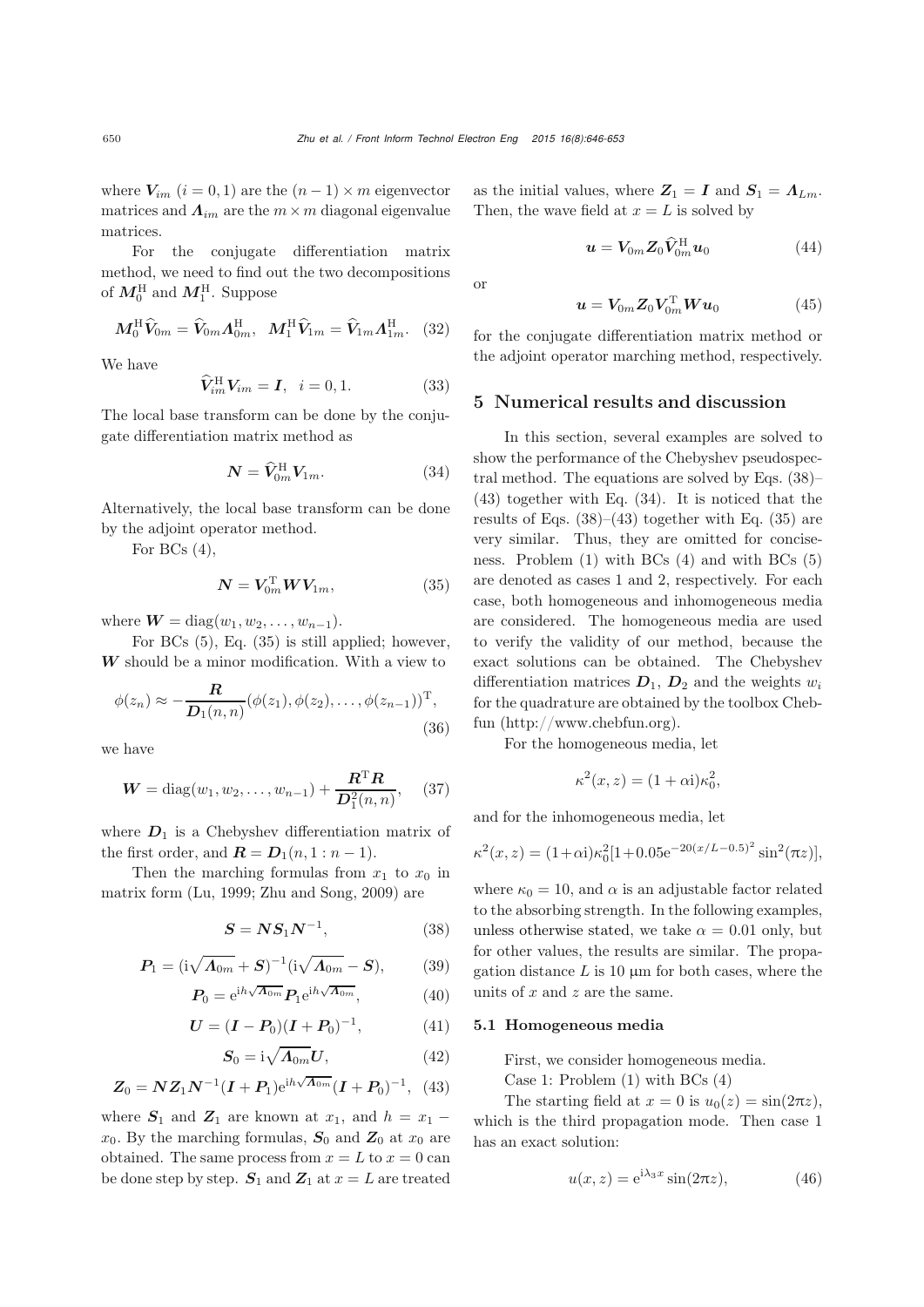where  $\lambda_3 = \sqrt{\kappa^2 - (2\pi)^2}$  is the third eigenvalue of Eqs.  $(7)$  and  $(8)$ . The field in Eq.  $(46)$  is used as reference.

Numerical fields  $u(L, z)$  (denoted as uL) obtained with step size  $h = 1$  and the reference fields in Eq. [\(46\)](#page-4-4) are plotted in Fig. [2.](#page-5-0) Relative errors in  $L^2$  norm for different *n*'s are displayed in Fig. [3.](#page-5-1) It is easy to see that the Chebyshev pseudospectral method with 30 points is much better than the FD method with 300 points. In fact, since the accuracy of the FD method we use here is  $O(n^{-2})$ , thousands of points are needed to achieve 10-digit accuracy. However, for the Chebyshev pseudospectral method, hundreds of points are enough.

In practice, to expand  $sin(2\pi z)$  by the Chebyshev series in domain [0, 1], only 22 terms are needed



<span id="page-5-0"></span>Fig. 2 Comparison of two methods for case 1: (a) real part of uL; (b) imaginary part of uL



<span id="page-5-1"></span>Fig. 3 Relative errors for different *n*'s for case 1: (a) finite difference method; (b) Chebyshev pseudospectral method

to achieve 15-digit accuracy. Thus, 30 points are enough for z-direction discretization. Any more points are meaningless because it will not achieve a higher accuracy.

The numerical schemes connect with the characteristic problem closely, and the accuracy of eigenvalues and eigenfunctions of Eq. [\(7\)](#page-1-4) seriously affects the propagation result. Although the sparsity of the resulting matrix (the resulting matrix is tridiagonal in the FD method, while it is dense in the pseudospectral method) may affect the computational efficiency, it will not change the fact that the Chebyshev pseudospectral method is superior to the FD method in te[rms](#page-7-11) [of](#page-7-11) [both](#page-7-11) [accuracy](#page-7-11) [and](#page-7-11) [efficiency](#page-7-11) [\(](#page-7-11)Canuto *et al.*, [1988;](#page-7-11) [Boyd](#page-7-12), [2001\)](#page-7-12). In fact, the error of the kth eigenvalue obtained by the FD method is typically  $O(k^4n^{-2})$  rather than  $O(n^{-2})$  [\(Andrew](#page-7-13), [2000\)](#page-7-13). Only about 10% to 20% of the eigenvalues obtained by the FD method are accurate, while this proportion is about  $2/\pi$  for the Chebyshev pseudospectral method [\(Costa](#page-7-14) *et al.*, [2007](#page-7-14); [Zhang](#page-7-15), [2010\)](#page-7-15).

Case 2: Problem [\(1\)](#page-1-1) with BCs [\(5\)](#page-1-3)

The starting field at  $x = 0$  is  $u_0(z) = \sin(2.5\pi z)$ corresponding to the third propagation mode of Eqs.  $(7)$  and  $(9)$ . Then problem  $(1)$  with  $(5)$  has an exact solution:

<span id="page-5-2"></span>
$$
u(x,z) = e^{i\lambda_3 \sin(2.5\pi z)},\tag{47}
$$

where  $\lambda_3 = \sqrt{\kappa^2 - (2.5\pi)^2}$  is the third eigenvalue. The field in Eq. [\(47\)](#page-5-2) is used as reference in this case.

Numerical results are shown in Figs. [4](#page-6-0) and [5.](#page-6-1) For case 1, the solution solved by the Chebyshev grid is much better than the uniform grid. The BCs for the uniform grid are approximated by the central difference method, which also reduces the accuracy. Three hundred points of the uniform grid can achieve only 3-digit accuracy. To achieve 10-digit accuracy, thousands of points are needed for the FD method. However, 12-digit accuracy is obtained by only 30 points of the Chebyshev grid.

## 5.2 Inhomogeneous media

Now we consider inhomogeneous media. For both cases, the starting field at  $x = 0$  is

$$
u_0(z) = \sum_{j=1}^{7} \sin(m_j z_0) \sin(m_j z) / \sqrt{10^2 - m_j^2}, \tag{48}
$$

where  $m_j = (j - \frac{1}{2})\pi$ ,  $z_0 = 0.65$ .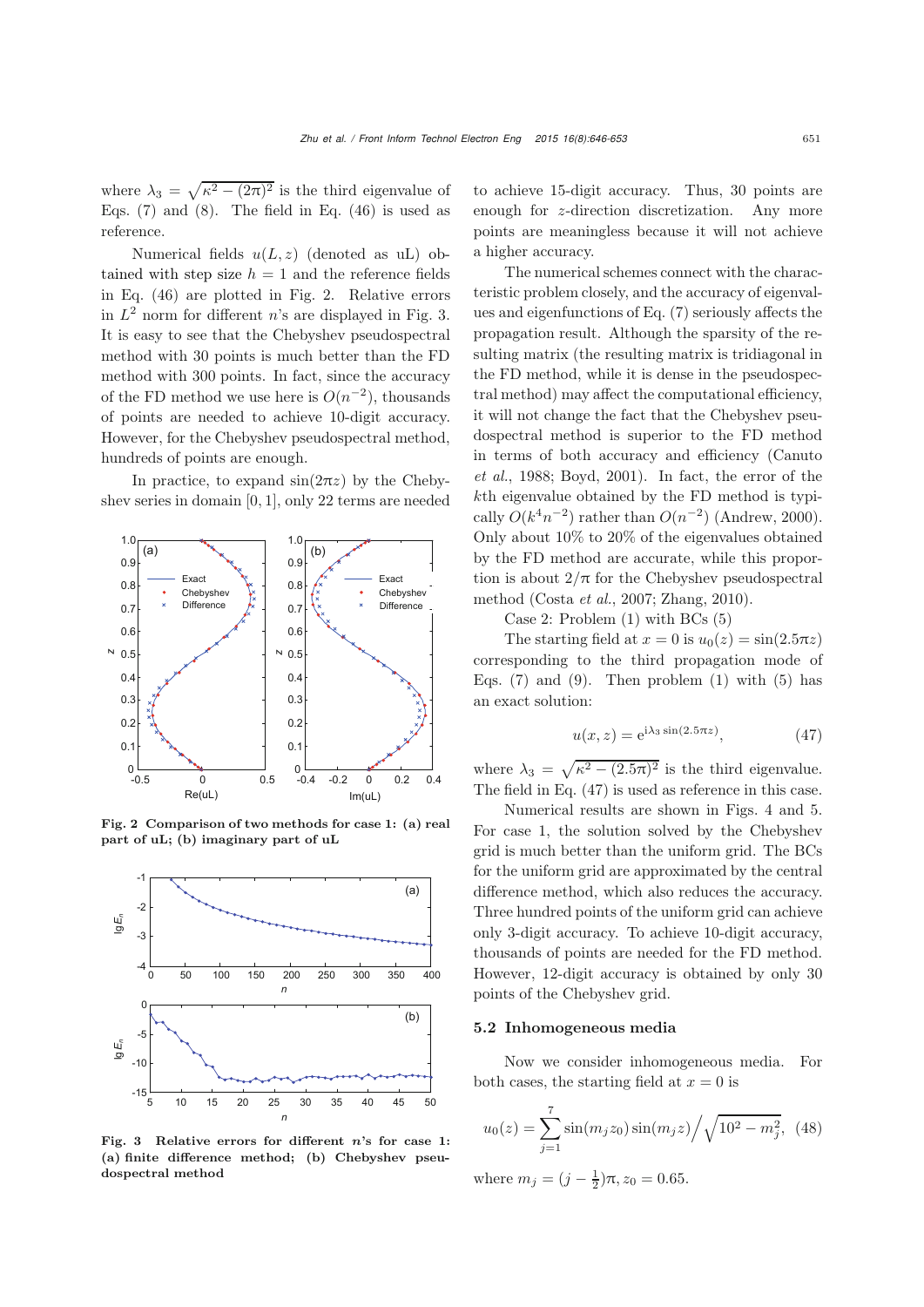

<span id="page-6-0"></span>Fig. 4 Comparison of two methods for case 2: (a) real part of uL; (b) imaginary part of uL



<span id="page-6-1"></span>Fig. 5 Relative errors for different *n*'s for case 2: (a) finite difference method; (b) Chebyshev pseudospectral method

It is the same as that used in [Zhu and Song](#page-7-7) [\(2009](#page-7-7)). This problem does not have an exact solution. The numerical fields with step size  $h = 0.01$ and a  $300 \times 300$  Chebyshev differentiation matrix are calculated as reference in both cases.

For both cases, to compare the Chebyshev pseudospectral method and the FD method, a fixed x-direction step  $h = 0.01$  is chosen so that the dominant error is the z-direction truncation error.

Fig. [6](#page-6-2) displays the relative errors of the Chebyshev pseudospectral method for different n's, and Table [1](#page-6-3) shows the relative errors of the FD method. By Fig. [6](#page-6-2) and Table [1,](#page-6-3) it is evident that the Chebyshev pseudospectral method with 30 points is much better than the FD method with 400 points.

By a posteriori error estimation, there are 6 digit and 4-digit accuracies in the x-direction for



<span id="page-6-2"></span>Fig. 6 Relative errors of the Chebyshev pseudospectral method under different *n*'s: (a) case 1; (b) case 2

<span id="page-6-3"></span>Table 1 Relative errors of the finite difference method under different *n*'s

| $n_{\rm c}$ | Relative error<br>$(\times 10^{-3})$ |                 | $\boldsymbol{n}$ | Relative error<br>$(x10^{-3})$ |        |
|-------------|--------------------------------------|-----------------|------------------|--------------------------------|--------|
|             | Case 1                               | $\text{Case} 2$ |                  | Case 1                         | Case 2 |
| 100         | 31.5                                 | 19.7            | 300              | 3.54                           | 2.20   |
| 200         | 7.95                                 | 4.96            | 400              | 2.00                           | 1.24   |

cases 1 and 2, respectively. Thus, for the FD method, the truncation error in the z-direction is the limitation of accuracy. However, for the spectral method, there is no problem since the high accuracy can be easily achieved.

To further check the superiority of the method, we give another example with a stronger loss. In this example,

$$
\kappa^{2}(x, z) = 3.5(1 + \alpha i)\kappa_0^{2}[1 - 0.4(z - 0.5)e^{-(x/L - 0.5)^{2}}],
$$

where  $\kappa_0 = 2\pi/1.55$  and  $\alpha = 0.1$ . The other parameters such as L and  $u_0(z)$  are the same as in the previous example.

Fig. [7](#page-7-16) displays the relative errors of the Chebyshev pseudospectral method for different  $n$ 's, and Table [2](#page-7-17) shows the relative errors of the FD method. Again, we find that the Chebyshev pseudospectral method is much better than the FD method.

## 6 Conclusions

We propose a new method for the computation of propagation in lossy waveguides. To improve accuracy and efficiency, the Chebyshev pseudospectral method is used. The step size depends on the wavenumber and the order of the marching method